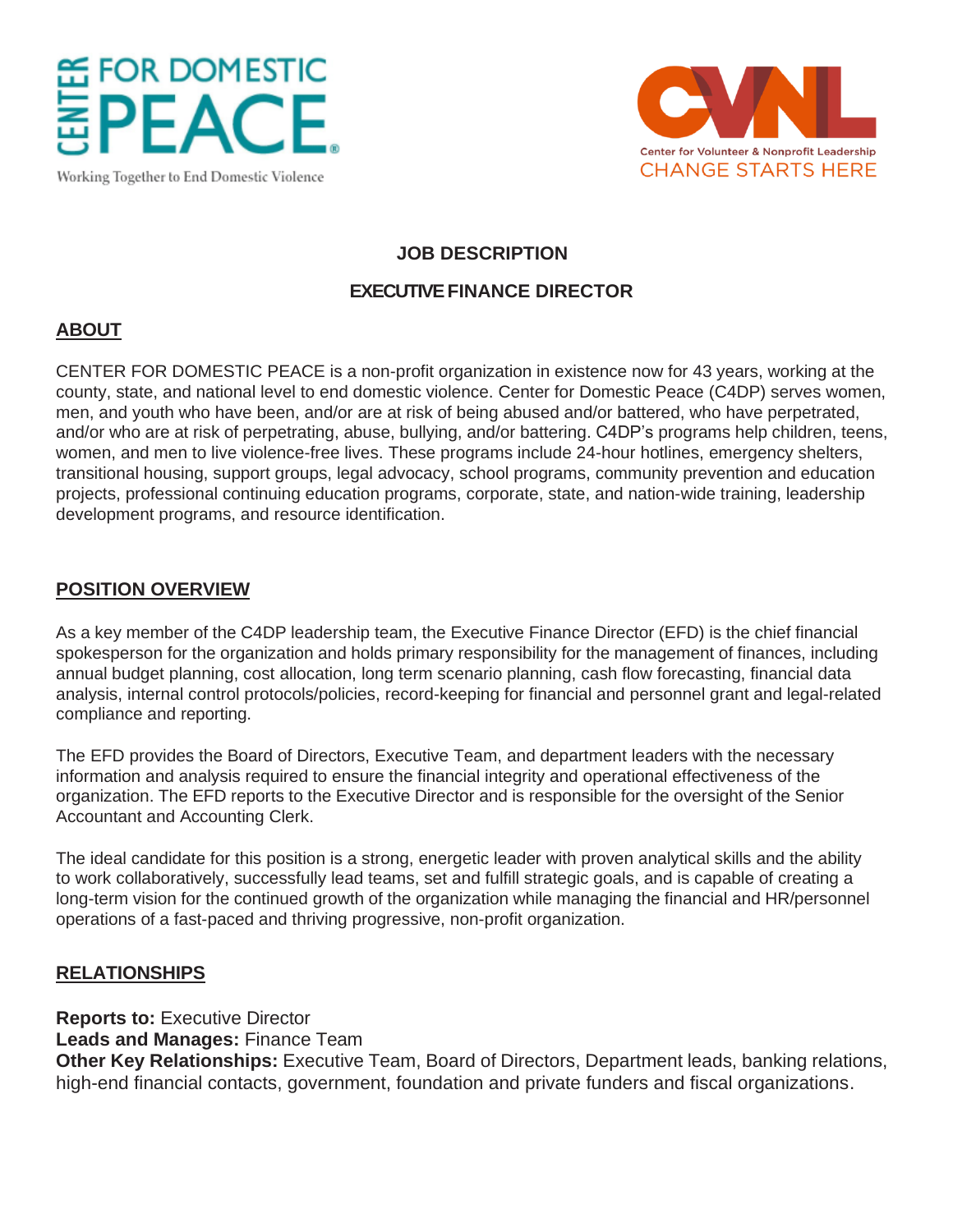# **MAJOR RESPONSIBILITIES**

## **Department and Organizational Leadership:**

- Participate in Executive Management Team and other management team meetings.
- Lead the Finance Team through supervision, training, and evaluation to ensure compliance with all Generally Accepted Accounting Principles; grant requirements; certification requirements; labor law, and other management requirements as set for by C4DP, including the teams' ability to meet C4DP standards on the use of technology.
- Provide the Executive Team and Board of Directors with analyses of financial data to facilitate decision-making and ensure financial and HR/personnel compliance and accountability.
- Provide training to all new C4DP supervisors regarding fiscal and HR/personnel requirements.
- Engage in special projects as assigned.

## **Financial, Budgeting and Reporting:**

- Lead the development and monitoring of annual organization and department budgets, allocations, and financial forecasts and track decisions related to budgeting throughout the year.
- Generate master grant allocation worksheet in accordance with government funding sources and foundations.
- Monitor cash flow and maintain monthly reports.
- Ensures timeliness, accuracy and usefulness of financial reporting including grant and contract related filing requirements and invoicing.
- Oversees all grant and contract fiscal compliance, including documentation, fiscal report deadlines, and timeliness of invoices and monthly financials.
- Monitor fiscal compliance with federal funders, foundations, and earned revenue.
- Direct benefit, taxes, retirement, and insurance plans.
- Ensures all expenditures, including travel expense reimbursement requests are accurate and comply with grant budgets and guidelines.
- Manage banking relationships and other high-end financial contacts.
- Manage annual audits and proper filing of tax returns.
- Prepare reports related to human resource administration, employee benefits, and execute transactions of retirement and tax-deferred flexible spending account deposits.
- Develop and maintain fiscal records, accounting policies/procedures, and fiscal reporting systems.
- Prepare monthly financial statements for the Executive Director and Finance Committee, including analysis of significant variances.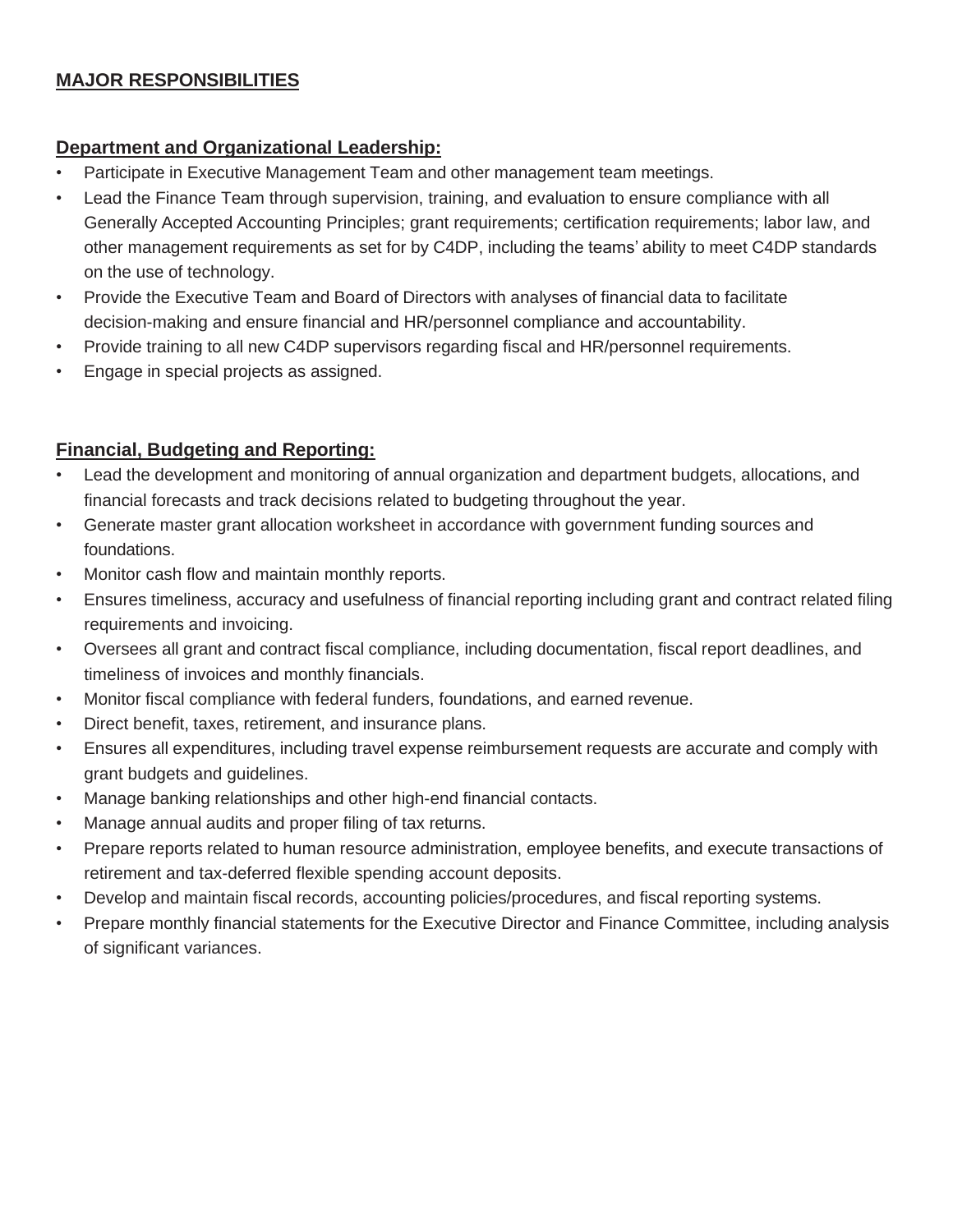# **Financial, Budgeting and Reporting, cont.:**

- Review budget to actual reports by departments, monitor progress, and alert the Executive Director to any significant variances.
- Explain and interpret policies, procedures, regulations, and formulas regarding grants and contracts.
- Develop tools/reports/dashboards that will enhance the Executive Director and Boards' ability to fulfill their fiduciary responsibilities.

# **Human Resources Areas of Responsibility:**

- Provide strategic support and supervision of department staff, ensuring performance within set standards and values for excellent customer service. Ensure that all department staff receive orientation, training, information, and guidance for suitable management and performance of their job areas.
- In collaboration with the Executive Team, direct Human Resource policies and procedures including personnel policies for union and non-union staff, salary administration program and salary classification rating guide, hiring and termination procedures, and all related forms (job description, interviews) and performance evaluation.
- Maintains all required department documentation in compliance with funder mandates, audit and legal requirements.
- Direct overall department strategies to evolve and improve finance and HR operations and systems.
- Orient new employees with new employee documents, benefits packages, personnel policies, and benefits administration (including health insurance, COBRA, cafeteria plan, and union administration).

# **REQUIREMENTS**

The requirements listed below are guidelines. If you do not meet every qualification listed, but your skills are transferable, we encourage you to apply to be considered.

- A financial or business master's degree or minimum of 10 years of relevant experience.
- Minimum 5 years' experience in a leadership role, preferability with a non-profit:
	- o Preparing budgets, financial statements, and cash flow projections
	- o Managing compliance with state and federal funding and labor mandates
	- o Capacity to perform all functions of accounting, bookkeeping, and financial forecasting
	- o Increasingly responsible management experience with non-profit business management, human resources, and supervision
	- o Non-profit fund accounting and compliance for multiple departments with multiple governmental funding sources
	- o Timely completion of month-end close, accounts receivables and billings
	- o Non-profit government/grant invoicing and financial reporting
- Proven ability to manage complex financial systems and processes.
- Proven capacity as a senior management leader; experience working with senior level professionals and board of directors.
- Strong knowledge of OMB Circulars A-110, A-122 and A-133.
- Highly organized, disciplined, flexible, detailed oriented with a strong sense of accountability.
- Ability to maintain security and confidentiality required by the organization.
- High level of proficiency in Office 365, QuickBooks Pro accounting software, advanced Excel, ADP and DocuSign.
- Excellent communication and analytic skills, written and oral.
- Strong training, coaching, and supervision skills. Proven capacity to develop and maintain high functioning and healthy teams.